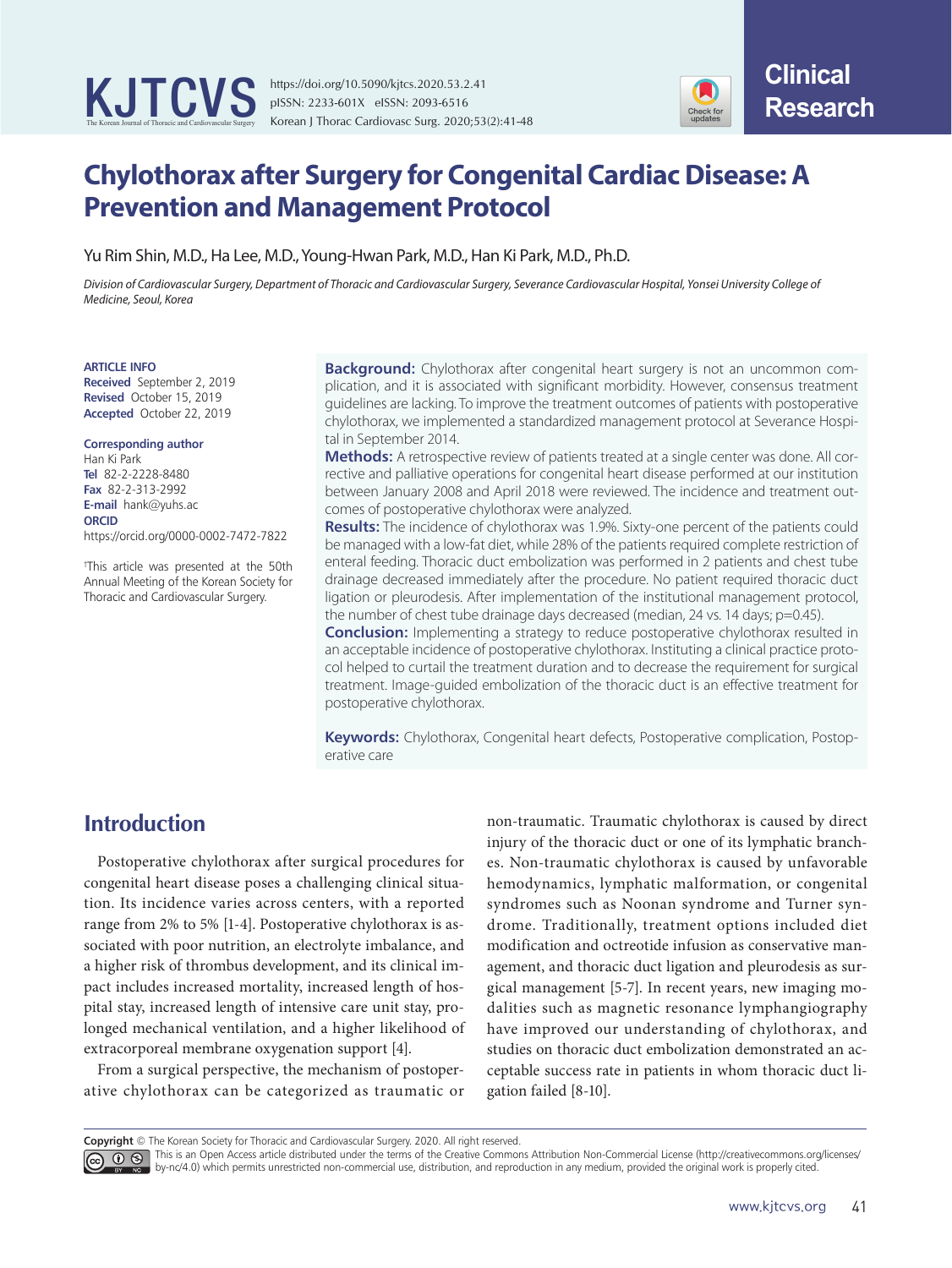Although many treatment options for postoperative chylothorax exist, there is no generally accepted standardized treatment guideline. At Severance Hospital, a standardized management protocol for postoperative chylothorax was developed and has been implemented since September 2014. The aim of this study was to determine the incidence of postoperative chylothorax after surgery for congenital heart disease and to evaluate the efficacy of implementing a chylothorax management protocol.

# **Methods**

#### **Patients**

This is a retrospective review of experiences at a single center. The medical records of all patients who underwent corrective or palliative operations for congenital heart disease at Severance Hospital from January 2008 to April 2018 were reviewed. This study was reviewed and approved by the Institutional Review Board (IRB approval no., 4-2019- 0903). The obligation to obtain informed consent was waived by the institutional review board in view of the retrospective nature of the study.

#### Diagnosis of chylothorax

Chylothorax was suspected when persistent drainage from an existing chest tube became cloudy when the patient was fed, or when similar milky fluid was found after placing a tube into a newly discovered effusion. The diagnosis of chylothorax was confirmed based on the characteristics of the pleural fluid recovered from each patient. Chylothorax was diagnosed if any of the following criteria was met: (1) the pleural fluid triglyceride level was >100 mg/dL, (2) the percentage of lymphocytes in the pleural fluid was >80%, or (3) the pleural fluid triglyceride level was higher than that of the serum.

Postoperative chylothorax was defined as chylothorax developing within 30 days of surgery. Based on the maximum cumulative output of all chest tubes for a 24-hour period, chylothorax was classified high (≥20 mL/kg/day) or low (<20 mL/kg/day). The recurrence of chylothorax was diagnosed when a drainage tube was re-inserted for chylous effusion. Chylothorax duration was defined as the time interval from the day of diagnosis to the day of chest tube removal.

### Institutional policy to reduce postoperative chylothorax

To minimize the development of postoperative chylothorax, we follow our institutional policy. During the operation, we do not remove the thymus routinely. Even in neonates or for aortic arch repair, we preserve the thymus whenever possible. If the thymus is large, by splitting its left and right lobes and retracting the lobes with pericardial tenting sutures, good exposure of the aortic arch and pulmonary arteries can be obtained. Cannulation of the innominate artery for selective cerebral perfusion can be carried out without thymus resection. Dissection of the aortic arch and superior vena cava (SVC) is minimized if not indicated. We routinely place a SVC drainage cannula through the right atrium and avoid direct cannulation of the SVC. The indications for direct SVC cannulation are superior cavopulmonary anastomosis and anomalous pulmonary venous connection to the SVC.

The postoperative management policies are as follows: (1) early removal of the central venous catheter, (2) avoidance of hyperalimentation, and (3) therapy to lower the SVC pressure in patients with physiologically high SVC pressure (e.g., those who have undergone a Fontan operation or received bidirectional cavopulmonary shunt), which includes diuresis, pulmonary toileting, supplemental oxygen, pulmonary vasodilator use, nitric oxide inhalation, and afterload reduction.

#### Management protocol for postoperative chylothorax

As a quality improvement program, we established a standardized management protocol for postoperative chylothorax. The protocol was developed over 3 months, including a period of literature review and gathering the opinions of multidisciplinary team of experts, after which it was implemented in September 2014. The protocol was then revised in 2017 (Fig. 1).

Based on the chest tube drainage amount, the patients are classified as having low- or high-output chylothorax, according to which a different initial management strategy is applied. The diet of patients with low-output chylothorax is modified to a medium-chain triglyceride (MCT) or lowfat diet. In patients with high-output chylothorax, early adoption of nil per os (NPO) with total parenteral nutrition (TPN) treatment is applied. Surgical thoracic duct ligation, intravenous infusion of octreotide, and pleurodesis are sequentially considered as treatment options for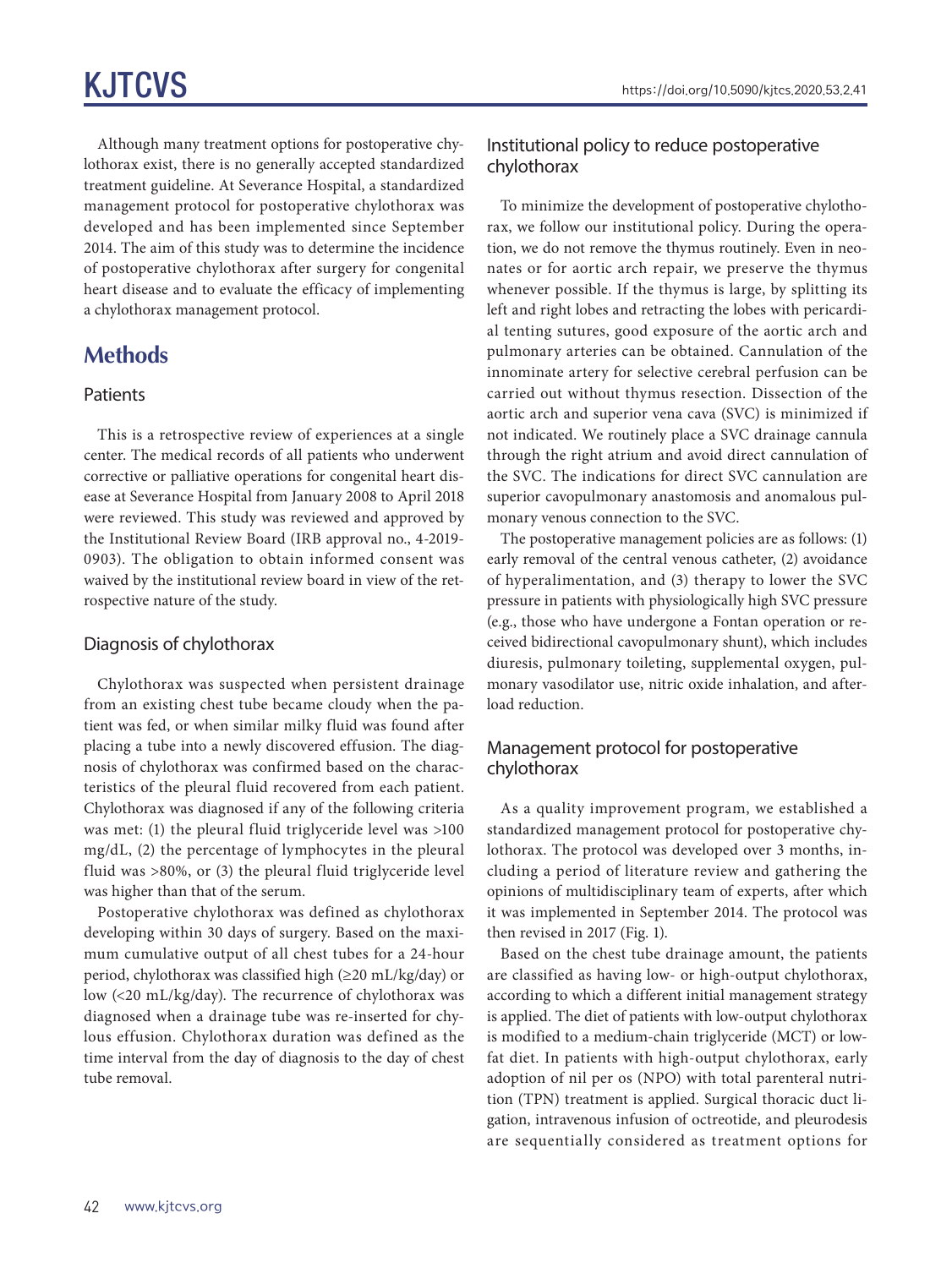

**Fig. 1.** Management protocol for postoperative chylothorax for children (A) and adults (B). MCT, medium chain triglyceride; NPO, nil per os; TPN, total parenteral nutrition. (Continued on next page).

non-responders. The version of the protocol revised in 2017 incorporates lymphangiography and thoracic duct embolization as the first choice of treatment modality for adult-sized patients. For the NPO and TPN treatment groups, enteral intake of water, a glucose-water solution, or a balanced ion solution with no fat components is allowed.

Lymphangiography and thoracic duct embolization are performed by interventional radiologists. Inguinal lymph nodes are accessed under real-time ultrasound guidance with a 25-gauge needle, and lymphangiography is performed using an oil-based contrast agent (Lipiodol; Guerbet, Bloomington, IN, USA). After visualization of the thoracic duct and identification of a target lymphatic vessel, a 21-gauge long Chiba needle is placed in the target lymphat-

ic vessel under fluoroscopic guidance. Next, a microcatheter is placed in the lymphatic vessel and contrast dye is injected to identify the chylous leak. The thoracic duct is embolized with an embolization coil and/or a mixture of cyanoacrylate (Histoacryl; B. Braun, Barcelona, Spain) and Lipiodol (Guerbet).

#### Statistical analysis

The incidence of chylothorax was calculated for all corrective or palliative surgical procedures for congenital heart disease. Continuous variables were summarized as median with range. Categorical and ordinal variables were presented as frequency and percentage. Group compari-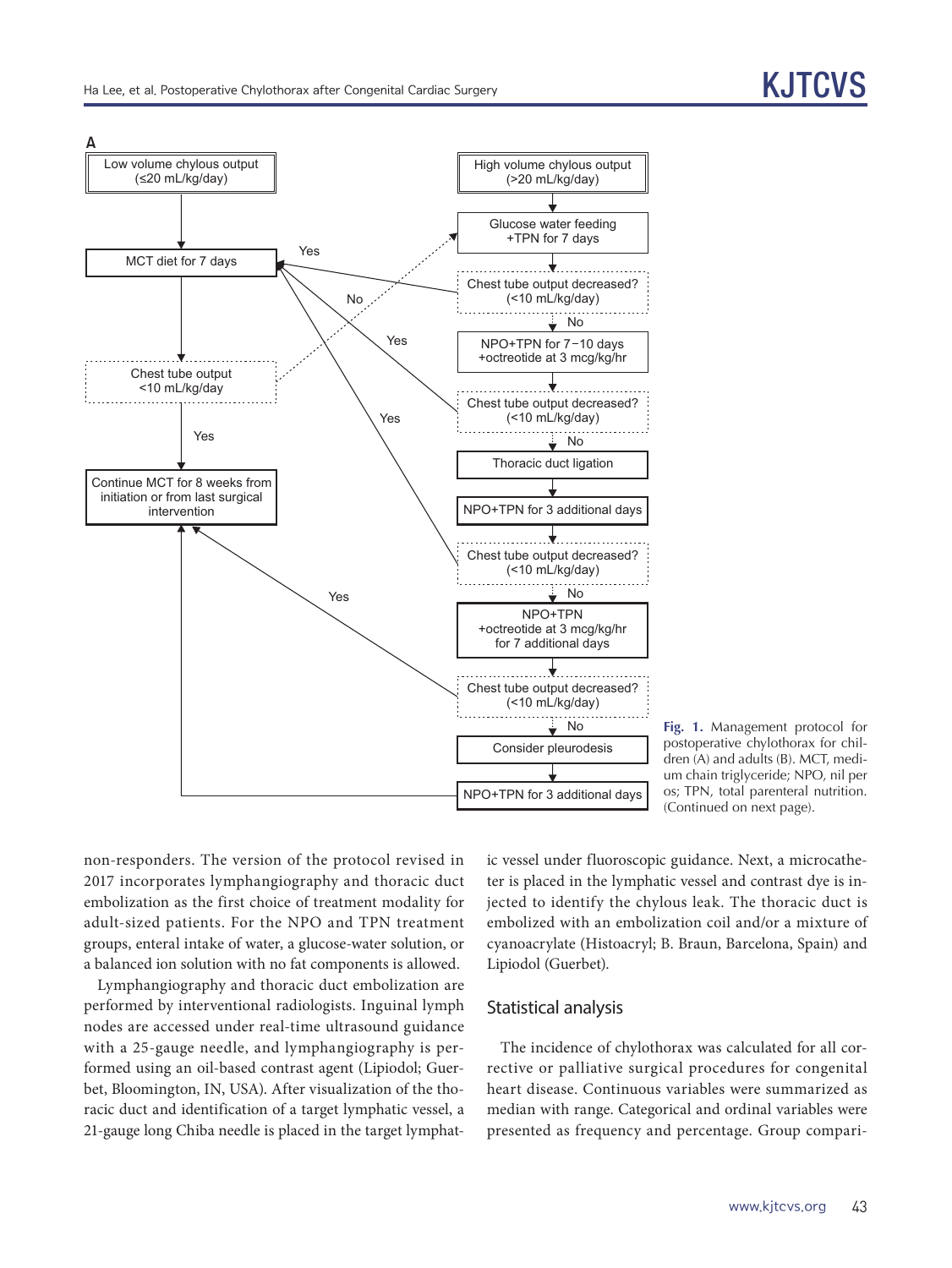# KJTCVS



sons were made using the Wilcoxon rank sum test. All p-values <0.05 were considered to indicate statistical significance. Statistical analysis was performed using IBM SPSS ver. 23.0 (IBM Corp., Armonk, NY, USA).

# **Results**

## Incidence of postoperative chylothorax

There were 2,465 corrective or palliative surgical procedures in the study period, and 46 patients developed postoperative chylothorax. The incidence was 1.9%. In 16 patients (35%), chylothorax developed after postoperative day 7. In 15 patients (33%), the chest tube drainage was classified as high-output (>20 mL/kg/day). The characteristics of the patients are summarized in Table 1.

**Table 1.** Characteristics of patients with postoperative chylothorax  $(n=46)$ 

**Fig. 1.** (Continued; caption shown

on previous page).

| Characteristic                           | Variable             |  |
|------------------------------------------|----------------------|--|
| Male sex                                 | 29(63)               |  |
| Age at operation                         | 2.7 mo (1 day–46 yr) |  |
| Body weight (kg)                         | $4.7(2.6 - 107)$     |  |
| Single ventricle                         | 12(26)               |  |
| Timing of chylothorax occurrence (day)   |                      |  |
| $<$ 3                                    | 7(15)                |  |
| $3 - 7$                                  | 23 (50)              |  |
| >7                                       | 16(35)               |  |
| Output of chyle                          |                      |  |
| High output (>20 mL/kg/day)              | 15(33)               |  |
| Low output $(\leq 20 \text{ mL/kg/day})$ | 31 (67)              |  |

Values are presented as number (%) or median (range).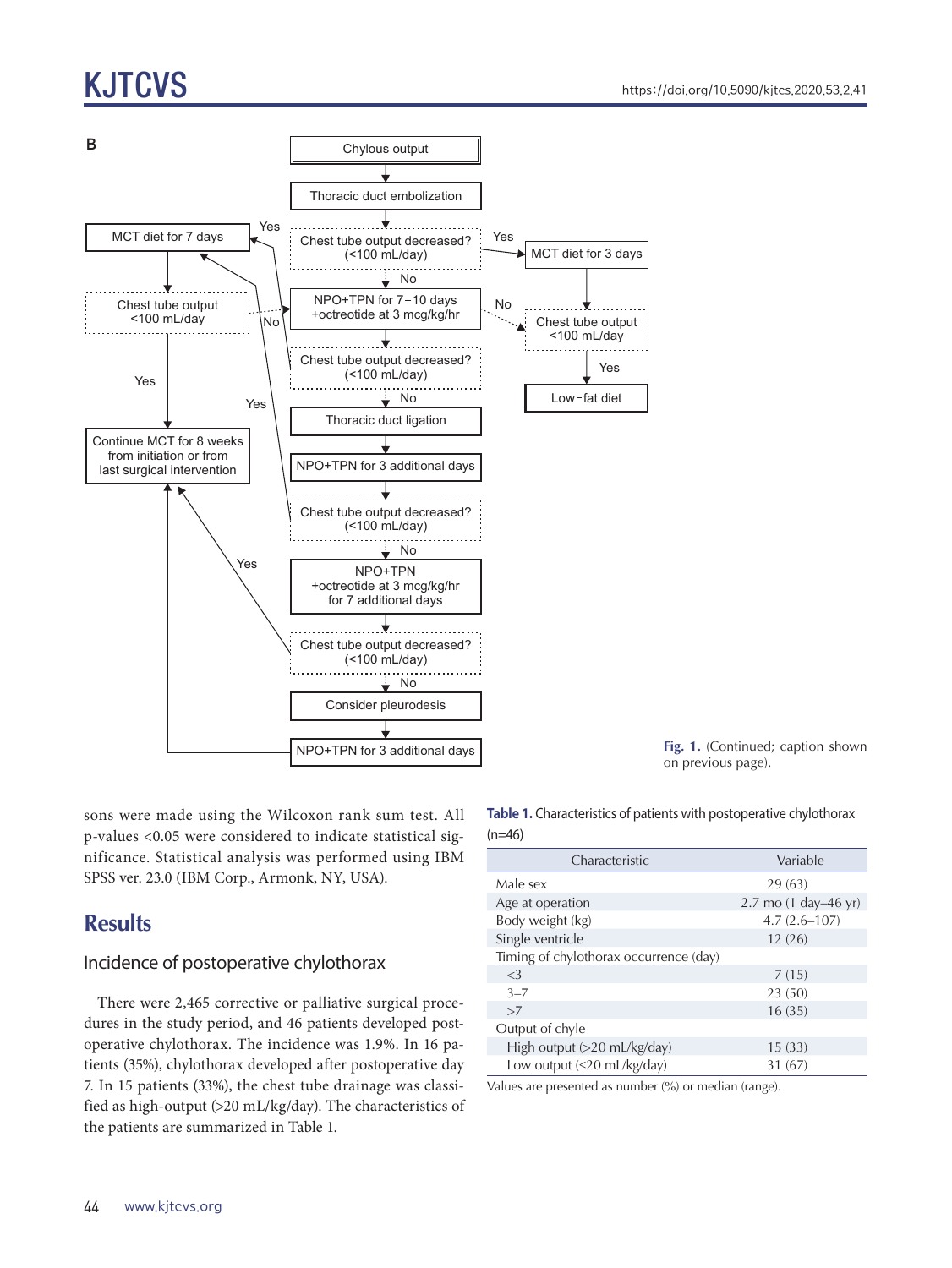Twenty-six percent of cases of postoperative chylothorax occurred in patients with a functional single ventricle. The incidence of postoperative chylothorax was markedly higher after repair of a vascular ring (3 of 11, 27%), the Fontan operation (5 of 21, 24%), and the Norwood operation (2 of 10, 20%) than after other procedures (Table 2).

**Table 2.** Incidence of postoperative chylothorax based on type of surgery and RACHS category

| Variable                           | Occurrence of<br>chylothorax (%) |
|------------------------------------|----------------------------------|
| Type of surgery                    |                                  |
| Ventricular septal defect repair   | 9(1)                             |
| Coarctation of the aorta repair    | 2(4)                             |
| Systemic to pulmonary artery shunt | 3(9)                             |
| Arterial switch operation          | 1(2)                             |
| Bidirectional cavopulmonary shunt  | 3(5)                             |
| Fontan operation                   | 5(24)                            |
| Norwood operation                  | 2(20)                            |
| Vascular ring repair               | 3(27)                            |
| Total anomalous pulmonary venous   | 3(10)                            |
| connection repair                  |                                  |
| Tetralogy of Fallot repair         | 4(9)                             |
| Others                             | 11(1)                            |
| RACHS category                     |                                  |
| I                                  | 4(9)                             |
| Ш                                  | 19(41)                           |
| III                                | 18 (39)                          |
| IV                                 | 2(4)                             |
| $\vee$                             | $\Omega$                         |
| IV                                 | 2(4)                             |
| Not categorized                    | 1(2)                             |

RACHS, risk adjustment for congenial heart surgery.

#### Treatment modalities

In 28 patients (61%), the chylothorax could be managed with only an MCT or low-fat diet. Restriction of food except for water or a glucose-water solution was required in 13 patients (27%). Intravenous somatostatin was administered in 4 patients (9%). Lymphangiography and thoracic duct embolization were performed in 2 adult patients, in whom chest tube drainage decreased immediately after the procedure. No patient required surgical thoracic duct ligation or pleurodesis. Data on the treatment modalities, chylothorax duration, and hospital stay are summarized in Table 3.

Percutaneous thoracic duct embolization was performed in 2 patients, and it was effective for controlling the chylous drainage (Fig. 2). A 46-year-old woman was diagnosed with postoperative chylothorax on postoperative day 16 af-

#### **Table 3.** Treatment modalities for postoperative chylothorax

| Treatment modality                                 | No.<br>(9/0) | Chylothorax<br>duration (day) | Hospital<br>stay (day) |
|----------------------------------------------------|--------------|-------------------------------|------------------------|
| MCT or low-fat diet                                | 44 (96)      |                               |                        |
| MCT or low-fat diet only                           | 28(61)       | $9(6-49)$                     | $23(7-331)$            |
| Nil per os                                         | 13 (28)      | $17(3-66)$                    | $28(15-93)$            |
| Octreotide                                         | 4(9)         | $35(17-196)$                  | $50(22 - 196)$         |
| Lymphangiography and<br>thoracic duct embolization | 2(4)         | $6(5-6)$                      | $37(21-38)$            |
| Thoracic duct ligation                             | 0            |                               |                        |
| Pleurodesis                                        | 0            |                               |                        |
| Protocol based approach                            | 20(43)       | $14(6-39)$                    | $21(9-184)$            |

Values are presented as median (range), unless otherwise stated. MCT, medium chain triglyceride.



**Fig. 2.** (A, B) Chest tube drainage amount of the 2 patients who underwent lymphangiography and thoracic duct embolization for postoperative chylothorax.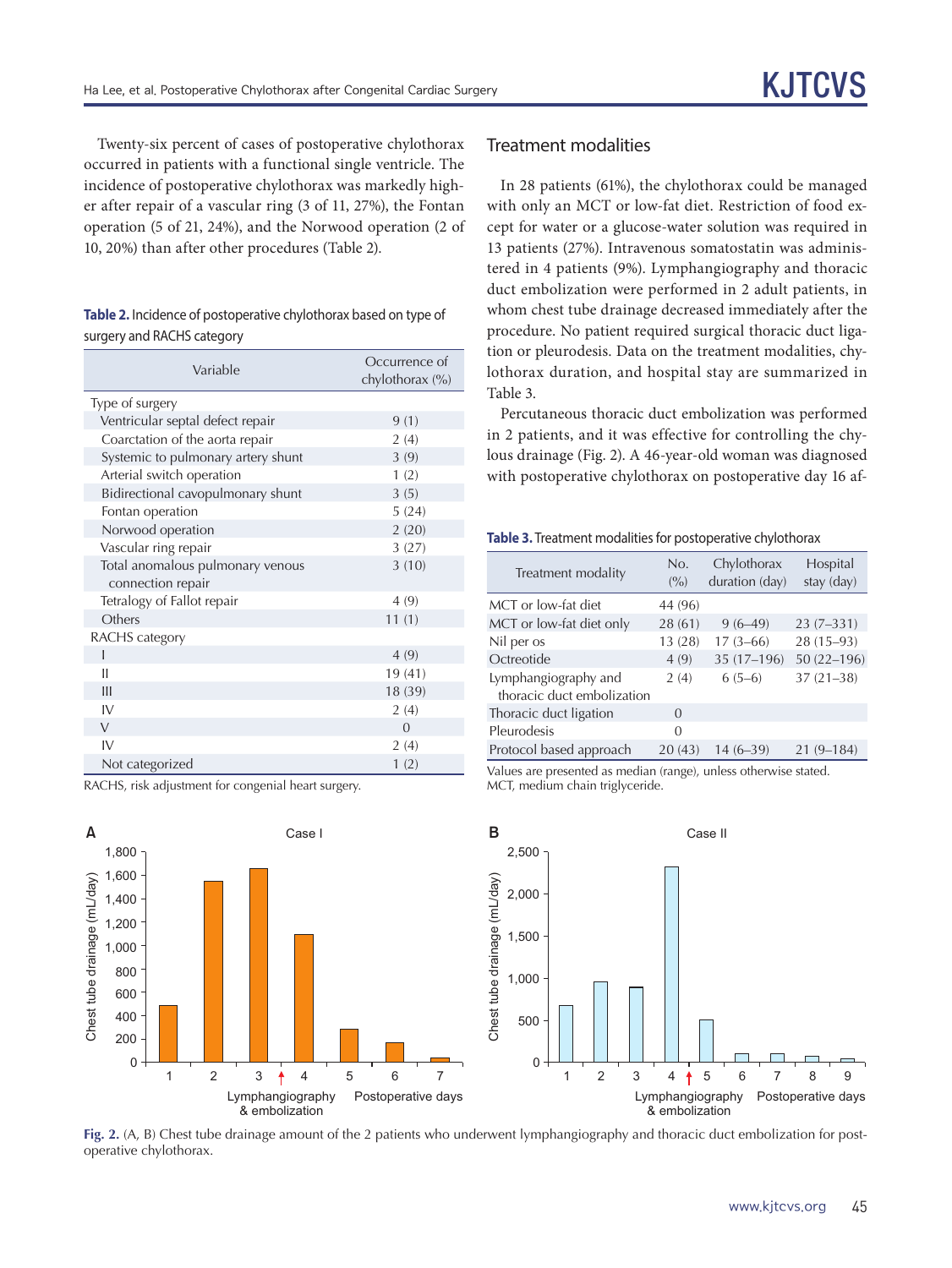| Variable                      | Pre-<br>implementation<br>$(n=26)$       | Post-<br>implementation<br>$(n=20)$ | p-value |
|-------------------------------|------------------------------------------|-------------------------------------|---------|
| Era                           | Before September After September<br>2014 | 2014                                |         |
| Amount (mL/kg/day)            | $18(1.0 - 115)$                          | $13(0.9 - 79)$                      | 0.48    |
| Chylothorax<br>duration (day) | $24(6 - 196)$                            | $14(6-39)$                          | 0.045   |
| Hospital stay (day)           | $37(7-331)$                              | $21(9 - 184)$                       | 0.067   |
| In-hospital death             | 2                                        | 0                                   | 0.20    |
| Recurrent<br>chylothorax      | $\mathfrak{D}$                           | $\overline{2}$                      | 0.78    |

| Table 4. Impact of a protocol-based approach on outcomes |  |  |  |  |  |
|----------------------------------------------------------|--|--|--|--|--|
|----------------------------------------------------------|--|--|--|--|--|

Values are presented as median (range), unless otherwise stated.

ter the repair of pulmonary valve stenosis. On postoperative day 18, lymphangiography and thoracic duct embolization were carried out. Her chest tube drainage decreased from 1,500 mL/day pre-procedure to 200 mL/day on the day after the procedure. The chest tube was removed 3 days after thoracic duct embolization. The other patient was a 20-year-old man who underwent vascular ring repair. His chest tube drainage was 2,300 mL/day despite full restriction of enteral intake, but decreased to 510 and 110 mL/day on post-procedure days 1 and 2. There were no procedure-related complications or recurrence of chylothorax.

### Comparison of clinical outcomes before and after implementation of the treatment protocol

The median chest tube drainage duration of all chylothorax patients was 20 days (range, 6–196 days). In our cohort of 46 patients with postoperative chylothorax, 26 (57%) were diagnosed before September 2014, when our management protocol was implemented. The number of chest tube drainage days decreased after implementation of the protocol (median, 24 versus 14 days; p=0.045). The length of hospital stay also decreased (median, 37 versus 21 days; p=0.067), with marginal statistical significance. Chylothorax recurred in 2 patients both before and after implementation of the protocol (p=0.78). There were 2 in-hospital deaths in the pre-implantation period, whereas no in-hospital mortality occurred in the post-implementation period (p=0.20) (Table 4).

# **Discussion**

In our patient cohort, the incidence of postoperative chylothorax for congenital heart surgery was 1.9%. This is lower than has been reported in other previous reports [1- 4]. Therefore, we think that our intraoperative and postoperative management strategy to reduce postoperative chylothorax is effective. To prevent traumatic damage to lymphatic channels, we minimize the dissection of the structures around the lymphatic pathway. In neonates and infants, the thymus is normally large, which limits the exposure of the great vessels. The fissure between the left and right lobes of the thymus can be easily dissected, and lateral retraction of the right and left lobes with pericardial tenting provides good exposure of the aortic arch and the branch pulmonary arteries. In most cases, neonatal aortic arch repair or repair of tetralogy of Fallot can be performed without resection of the thymus. Another surgical precaution is dissection around the SVC. To avoid dissection around the SVC, we do not directly cannulate the SVC unless indicated. The SVC is directly cannulated only for repair of an anomalous pulmonary venous connection to the SVC or superior cavopulmonary anastomosis. Creation of a superior cavopulmonary connection or a Fontan procedure leads to elevated SVC pressure and can result in lymph leakage. These operations are known to be high-risk procedures for postoperative chylothorax. In our cohort, 24% of the patients developed chylothorax after the Fontan operation, but the incidence was only 5% after placement of a bidirectional cavopulmonary shunt. This suggests that our strategy of minimal intraoperative dissection and postoperative SVC pressure-lowering management is effective for reducing the incidence of chylothorax. In our cohort, 35% of the cases of chylothorax developed later than postoperative day 7. This suggests that non-traumatic causes are an important factor in chylothorax development. In this regard, postoperative management is also important to prevent postoperative chylothorax. Central venous lines should be removed as early as possible [11] and medical management should have the goal of hemodynamic stability and lowering the central venous pressure.

Protocol-based management has been proposed to improve the outcomes of chylothorax, and studies have shown that implementing such management strategies led to reductions in chest tube utilization time and improvements in clinical outcomes [12-14]. We developed a management protocol and implemented it in September 2014. The number of chest tube utilization days decreased (median, 24 to 14 days; p=0.045), and the length of hospital stay also decreased (median, 37 to 21 days; p=0.067). There was no significant difference in in-hospital mortality or the recurrence of chylothorax. Even before implementing the protocol, physicians at our institution treated the patients in a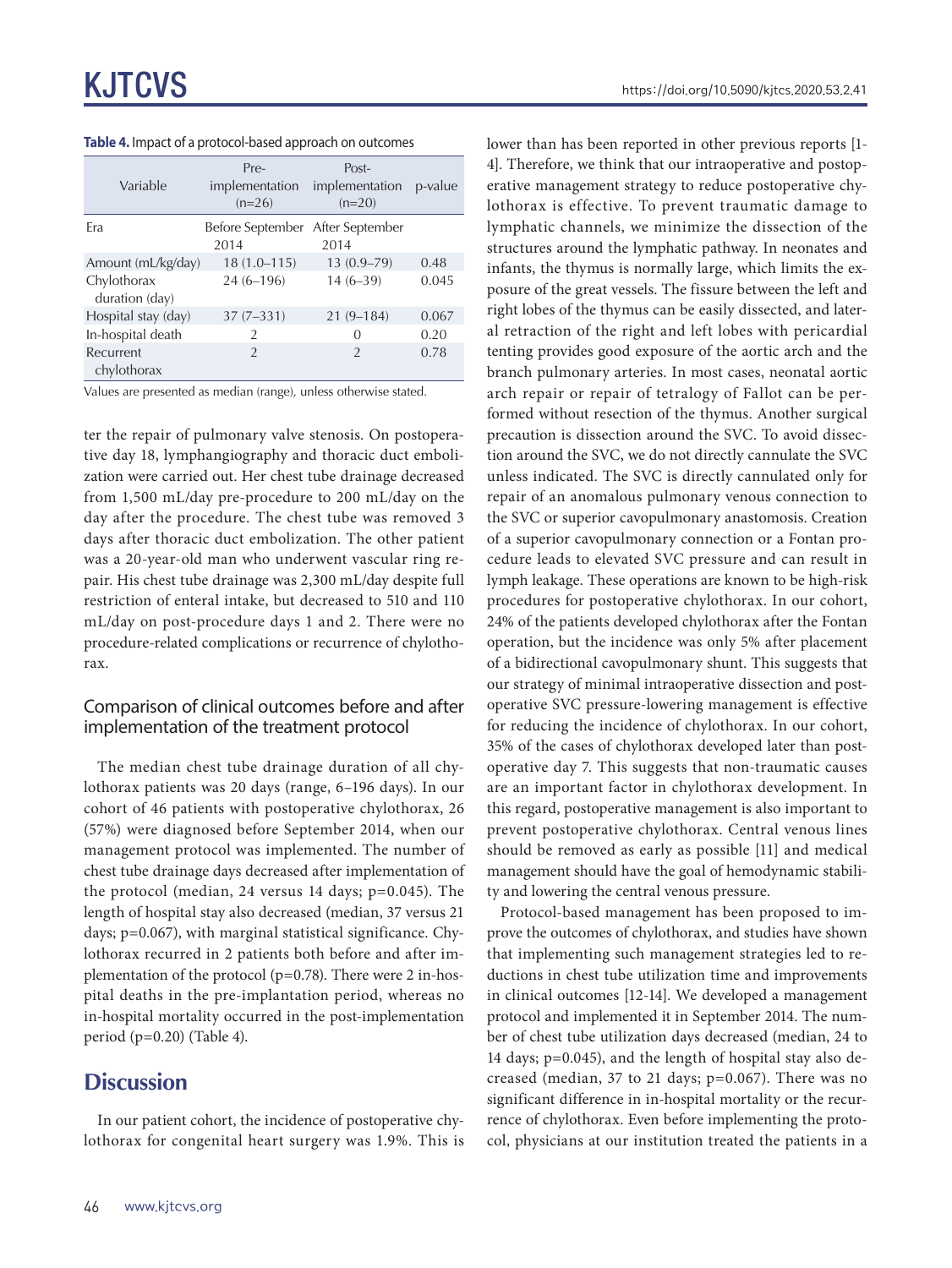similar way to that described in the protocol. However, the protocol more specifically stipulated the relevant details, which helped to decrease the variability in practice among physicians and led to a shortened treatment duration.

Recently, percutaneous lymphatic embolization has been reported as a successful treatment option for patients with postoperative chylothorax [10]. In our cohort, lymphangiography and interventional thoracic duct embolization were performed in 2 patients. These patients were adults who underwent vascular ring repair and pulmonary valve replacement. In both patients, the daily chest tube drainage was more than 1,500 mL, but after embolization, the chylous drainage decreased immediately and the chest tubes could be removed in 4 days. Based on our experience, we revised our management protocol to consider lymphangiography and lymphatic embolization as the first treatment option in adult-sized patients. Our experience is limited to adults, but according to the case series published by Savla et al. [10], lymphatic embolization was successfully performed in young infants, suggesting new possibilities for chylothorax treatment, even for younger patients.

The main limitation of this study is that it presents a retrospective analysis of a limited number of patients. We compared clinical outcomes between before and after the implementation of the treatment protocol. The protocol helped to decrease variability in practice, but the management of patients did not always strictly adhere to the protocol. Each patient's characteristics and medical conditions influenced small details of the management. With the accumulation of more data and advances in medical practice, the protocol should be revised further to obtain the best treatment results for this postoperative problem.

In conclusion, the utilization of a strategy to reduce postoperative chylothorax after surgical procedures for congenital heart disease resulted in an acceptably low incidence. Implementation of a standardized treatment protocol for postoperative chylothorax helped to reduce the treatment duration and to improve treatment outcomes. A strategy focusing on protocol-guided conservative management and image-guided embolization of the thoracic duct helped to reduce the need for surgical treatment for postoperative chylothorax.

# **Conflict of interest**

No potential conflict of interest relevant to this article was reported.

# **Acknowledgments**

This study was supported by a Grant of the Samsung Vein Clinic Network (Daejeon, Anyang, Cheongju, Cheonan; Fund no. KTCS04-135).

## **ORCID**

Ha Lee: https://orcid.org/0000-0003-3976-8554 Yu Rim Shin: https://orcid.org/0000-0001-7685-0018 Young-Hwan Park: https://orcid.org/0000-0001-9802-8017 Han Ki Park: https://orcid.org/0000-0002-7472-7822

## **References**

- 1. Milonakis M, Chatzis AC, Giannopoulos NM, et al. Etiology and management of chylothorax following pediatric heart surgery. J Card Surg 2009;24:369-73.
- 2. Bauman ME, Moher C, Bruce AK, Kuhle S, Kaur S, Massicotte MP. Chylothorax in children with congenital heart disease: incidence of thrombosis. Thromb Res 2013;132:e83-5.
- 3. Mery CM, Moffett BS, Khan MS, et al. Incidence and treatment of chylothorax after cardiac surgery in children: analysis of a large multi-institution database. J Thorac Cardiovasc Surg 2014;147:678- 86.
- 4. Buckley JR, Graham EM, Gaies M, et al. Clinical epidemiology and centre variation in chylothorax rates after cardiac surgery in children: a report from the Pediatric Cardiac Critical Care Consortium. Cardiol Young 2017;27:1678-85.
- 5. Nath DS, Savla J, Khemani RG, Nussbaum DP, Greene CL, Wells WJ. Thoracic duct ligation for persistent chylothorax after pediatric cardiothoracic surgery. Ann Thorac Surg 2009;88:246-52.
- 6. Aljazairi AS, Bhuiyan TA, Alwadai AH, Almehizia RA. Octreotide use in post-cardiac surgery chylothorax: a 12-year perspective. Asian Cardiovasc Thorac Ann 2017;25:6-12.
- 7. Ok YJ, Kim YH, Park CS. Surgical reconstruction for high-output chylothorax associated with thrombo-occlusion of superior vena cava and left innominate vein in a neonate. Korean J Thorac Cardiovasc Surg 2018;51:202-4.
- 8. Lee KH, Jung JS, Cho SB, Lee SH, Kim HJ, Son HS. Thoracic duct embolization with lipiodol for chylothorax due to thoracic endovascular aortic repair with debranching procedure. Korean J Thorac Cardiovasc Surg 2015;48:74-7.
- 9. Hur S, Shin JH, Lee IJ, et al. Early experience in the management of postoperative lymphatic leakage using lipiodol lymphangiography and adjunctive glue embolization. J Vasc Interv Radiol 2016;27: 1177-86.
- 10. Savla JJ, Itkin M, Rossano JW, Dori Y. Post-operative chylothorax in patients with congenital heart disease. J Am Coll Cardiol 2017;69: